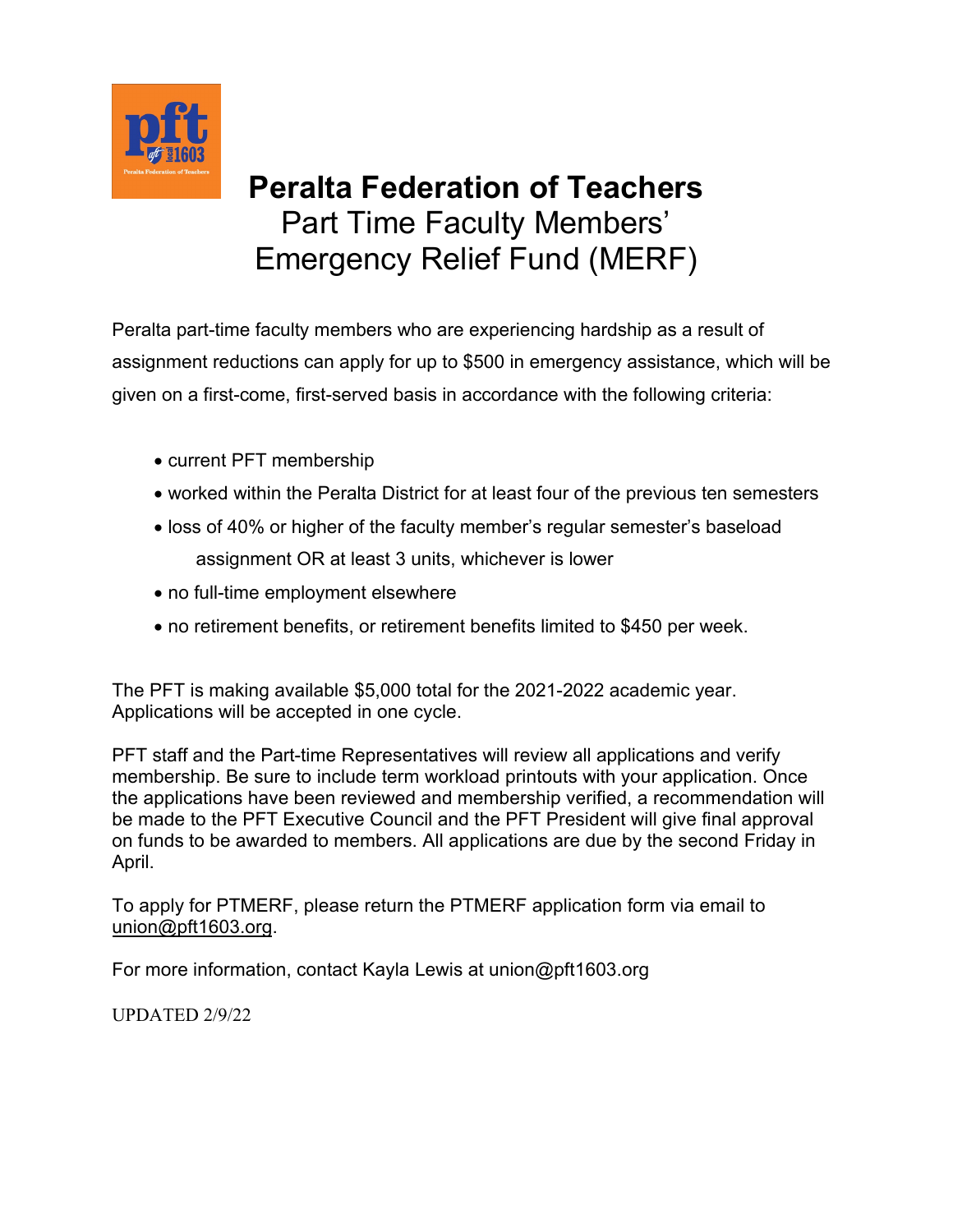| <b>Peralta Federation of Teachers</b><br>Part-Time Faculty Members' Emergency Relief (MERF) Fund<br><b>Application Form</b> |                                      |                                   |             |  |
|-----------------------------------------------------------------------------------------------------------------------------|--------------------------------------|-----------------------------------|-------------|--|
|                                                                                                                             |                                      |                                   |             |  |
| Address: ___________________________City: ____________State: ________ZIP:_______                                            |                                      |                                   |             |  |
|                                                                                                                             |                                      |                                   |             |  |
| Applying for load reduction that occurred in: Fall Spring                                                                   |                                      |                                   |             |  |
| Have you worked for RCCD within 4 of the last 10 semesters (excluding summer and<br>intercession)? Yes No                   |                                      |                                   |             |  |
| Please list your loads for each of the following 10 semesters:                                                              |                                      |                                   |             |  |
| Fall 2021 _______equated hours                                                                                              |                                      | Spring 2022_________equated hours |             |  |
| Fall 2020 equated hours                                                                                                     | Spring 2021 __________ equated hours |                                   |             |  |
|                                                                                                                             | Spring 2020_________equated hours    |                                   |             |  |
| Fall 2018 ___________equated hours                                                                                          | Spring 2019__________equated hours   |                                   |             |  |
| Fall 2017 ___________equated hours                                                                                          | Spring 2018_________equated hours    |                                   |             |  |
| [For auditing purposes, attach copies of your term workload printouts for the above.]                                       |                                      |                                   |             |  |
| Are you receiving unemployment compensation?                                                                                |                                      | $Yes$                             | $No$ $\Box$ |  |
| Do you have full-time work elsewhere?                                                                                       |                                      | Yes <sub>l</sub>                  | No L        |  |
| Are you receiving retirement benefits?<br>\$450 or under per week?<br>Over \$450 per week? Yes No No No No                  |                                      |                                   |             |  |
| Did you lose District health benefits as a result of this cutback? $Yes$ $  No  $                                           |                                      |                                   |             |  |
| How long have you worked in the Peralta District? ______ years                                                              |                                      |                                   |             |  |
| Diogge briefly explain your emergency relief need. If mere enges is needed please attach of                                 |                                      |                                   |             |  |

Please briefly explain your emergency relief need. If more space is needed please attach an additional page :

\_\_\_\_\_\_\_\_\_\_\_\_\_\_\_\_\_\_\_\_\_\_\_\_\_\_\_\_\_\_\_\_\_\_\_\_\_\_\_\_\_\_\_\_\_\_\_\_\_\_\_\_\_\_\_\_\_\_\_\_\_\_\_\_\_\_\_\_\_\_ \_\_\_\_\_\_\_\_\_\_\_\_\_\_\_\_\_\_\_\_\_\_\_\_\_\_\_\_\_\_\_\_\_\_\_\_\_\_\_\_\_\_\_\_\_\_\_\_\_\_\_\_\_\_\_\_\_\_\_\_\_\_\_\_\_\_\_\_\_\_ \_\_\_\_\_\_\_\_\_\_\_\_\_\_\_\_\_\_\_\_\_\_\_\_\_\_\_\_\_\_\_\_\_\_\_\_\_\_\_\_\_\_\_\_\_\_\_\_\_\_\_\_\_\_\_\_\_\_\_\_\_\_\_\_\_\_\_\_\_\_ \_\_\_\_\_\_\_\_\_\_\_\_\_\_\_\_\_\_\_\_\_\_\_\_\_\_\_\_\_\_\_\_\_\_\_\_\_\_\_\_\_\_\_\_\_\_\_\_\_\_\_\_\_\_\_\_\_\_\_\_\_\_\_\_\_\_\_\_\_\_ \_\_\_\_\_\_\_\_\_\_\_\_\_\_\_\_\_\_\_\_\_\_\_\_\_\_\_\_\_\_\_\_\_\_\_\_\_\_\_\_\_\_\_\_\_\_\_\_\_\_\_\_\_\_\_\_\_\_\_\_\_\_\_\_\_\_\_\_\_\_

**Signature Date**

**\_\_\_\_\_\_\_\_\_\_\_\_\_\_\_\_\_\_\_\_\_\_\_\_\_\_\_\_\_\_\_\_\_\_\_\_\_\_\_\_\_\_\_\_\_\_\_\_\_\_\_\_\_\_\_\_\_\_\_\_\_\_\_\_\_\_\_\_\_\_**